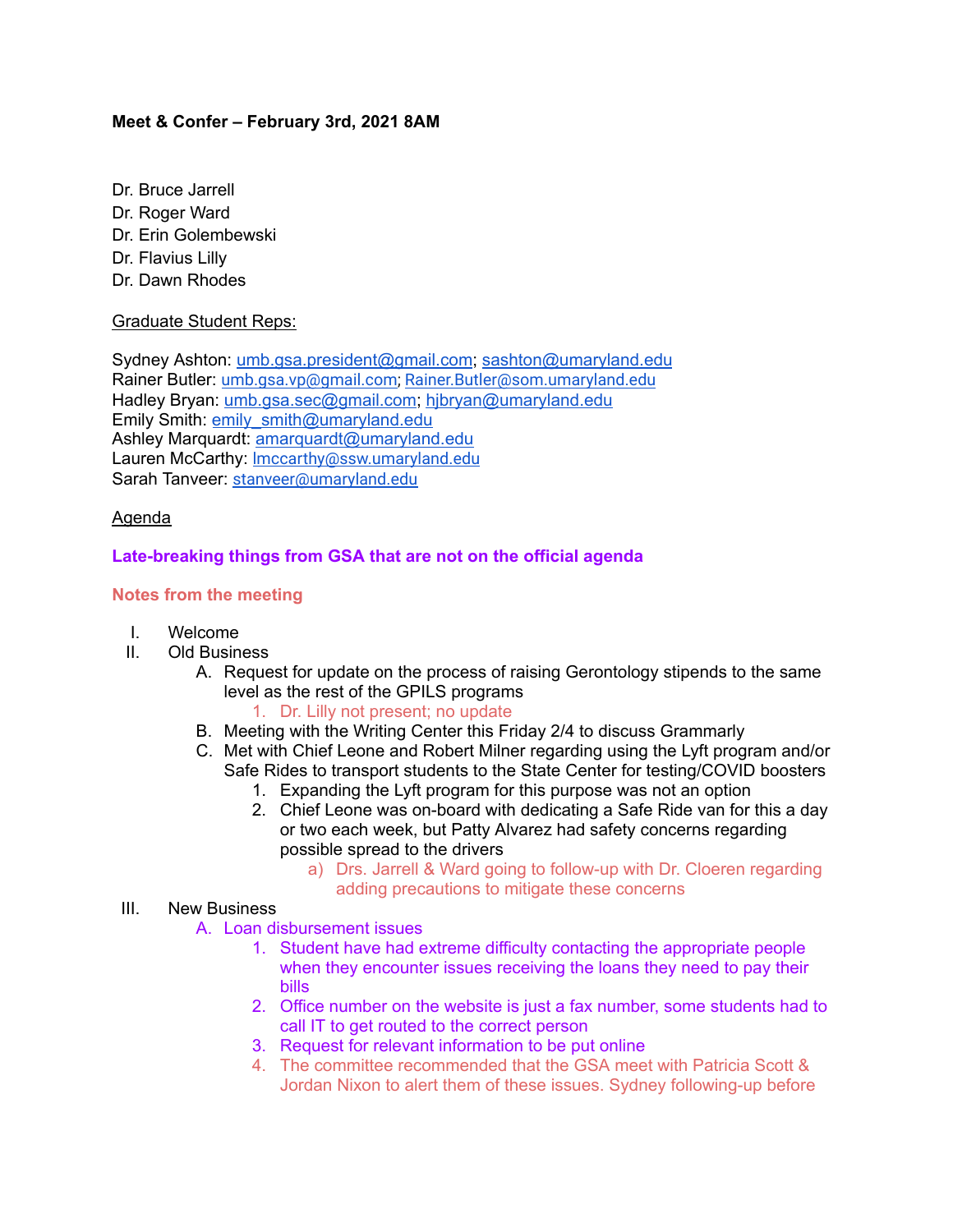next meeting; request that the student loan webpages be updated with appropriate contact information

- 5. We also discussed issues students are having accessing OB/GYN care at UMMC facilities (ie students will not be accepted for routine care anywhere other than UMIC; students with referrals for further care still being turned away). Hadley working on this through another committee
- B. New quarantine guidelines for students
	- 1. As of 1/27, students who have received a booster dose no longer need to quarantine if they've had a close contact exposure and can follow an extensive testing regime
		- a) What is the reasoning for this?
		- b) What is the policy for faculty/staff?
	- 2. Ran out of time, did not discuss
- C. Mask availability
	- 1. Extended reuse not recommended by experts
		- a) The CDC recommends wearing N/KN95 masks no more than 5 times, and some physicians have recommended that KN95s only be used for one day if worn for a long period of time in close contact with others (ie classroom, small research lab, office space) or up to a week if worn for short periods where distancing can be maintained, eg. short errands like grocery shopping
	- 2. Some students have received a total of two (one in the fall and one in January), while others have received multiple; some even have free access to more whenever they need them
		- a) Difference between programs confusing, frustrating and inequitable
	- 3. Students expressed confusion about when or if they would be receiving additional masks from their programs in the future as this has not been communicated
		- a) This leads to students wearing old masks longer than necessary
		- b) Masks can be purchased, but this is an additional financial burden on students. Since they are required by the university, students expressed frustration they are not adequately provided
		- c) Request for a more transparent system going forward
			- (1) Did not discuss do to time constraints, but asked about this in a follow-up email after the meeting
- D. Testing on and around campus
	- 1. PCR tests
		- a) Confusion regarding getting tests on campus (ie from Immediate Care)
		- b) Students have waited in line for hours (even with appointments) at local locations for a test, and then often 4-8 days to get their tests back
			- (1) Not really feasible to test every 3-4 days for 17 days in the case of a household exposure
	- 2. Rapid tests
		- a) Really difficult to find (and cost \$25-50+ if you can find them)
		- b) Not uncommon to test negative with rapid tests but positive with PCR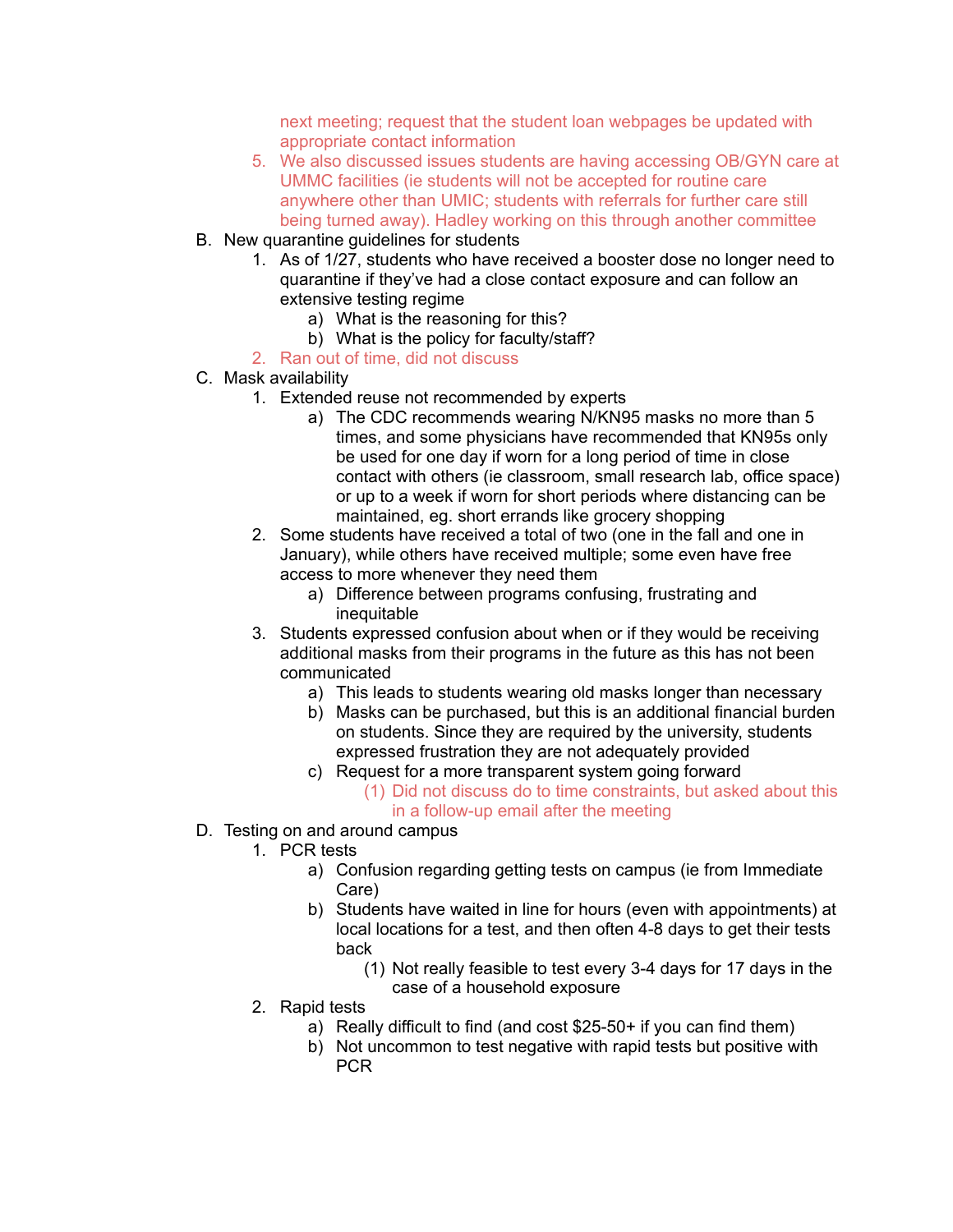- c) New tests from the government are helpful, but only provide 4 per residential address. Most students live with multiple roommates or a partner
- d) With the new student quarantine guidelines, students would need **eight** rapid tests for a single household exposure
- e) Does the University plan to provide additional rapid tests to students soon?
- 3. Request for communication to be shared regarding the extended shelf-life of the tests provided by the University (printed February 2022, but extended by the FDA to May 2022)
	- a) Dr. Golembewski said her understanding is that an email with this information will be going out shortly
- 4. Note: we are aware of and excited about the new testing location near campus that opened last week! We have not yet had time to hear from students what that experience is like, but are hopeful it will be fast and easy
- 5. Dr. Ward described his extremely pleasant experience (no lines, quick results) at nearby test centers, in contrast to the many reports to the contrary we've heard from students & our own experiences
- 6. Dr. Rhodes pointed out that the employee health insurance plan allows for 8 tests per month to be purchased with no upfront cost. We looked verified this is true for the student plan & emailed students. Dr. Rhodes is also putting the subject of tests and testing on the next CMAG (Crisis Management Advisory Group) agenda
- E. On-campus activities
	- 1. Students have expressed that they feel unsafe on campus outside of just the classroom, which is the focus of most of the guidelines. For example attending hours-long meetings in their large lab, program/department seminars and journal clubs for which no virtual option is available
		- a) We appreciate that faculty were encouraged to hold meetings virtually, but this still ultimately leaves the decision up to faculty
			- (1) At least one PI is ignoring this recommendation because they thought the person who sent it did not have the authority to tell them they can't meet in person
		- b) Seminars and journal clubs are still occurring on campus with no virtual option in some programs
		- c) Request for official policies regarding what activities must have a virtual option, including the maximum number of people in a given meeting/activity
	- 2. In the classroom, students have expressed confusion regarding whether or not their classes are still expected to occur in person
		- a) As of our January GSA meeting, some programs had moved virtual while others hadn't communicated anything
		- b) Students expressed frustration with inadequate technology to allow their professors to offer successful hybrid or virtual classes
	- 3. Students also stated that they are being penalized for not attending mandatory in-person classes (ie they are the caretaker of children who cannot be in school/daycare for a variety of reasons; they have tested positive for COVID; they have a close positive contact and no access to tests). Some students (especially international students where the power